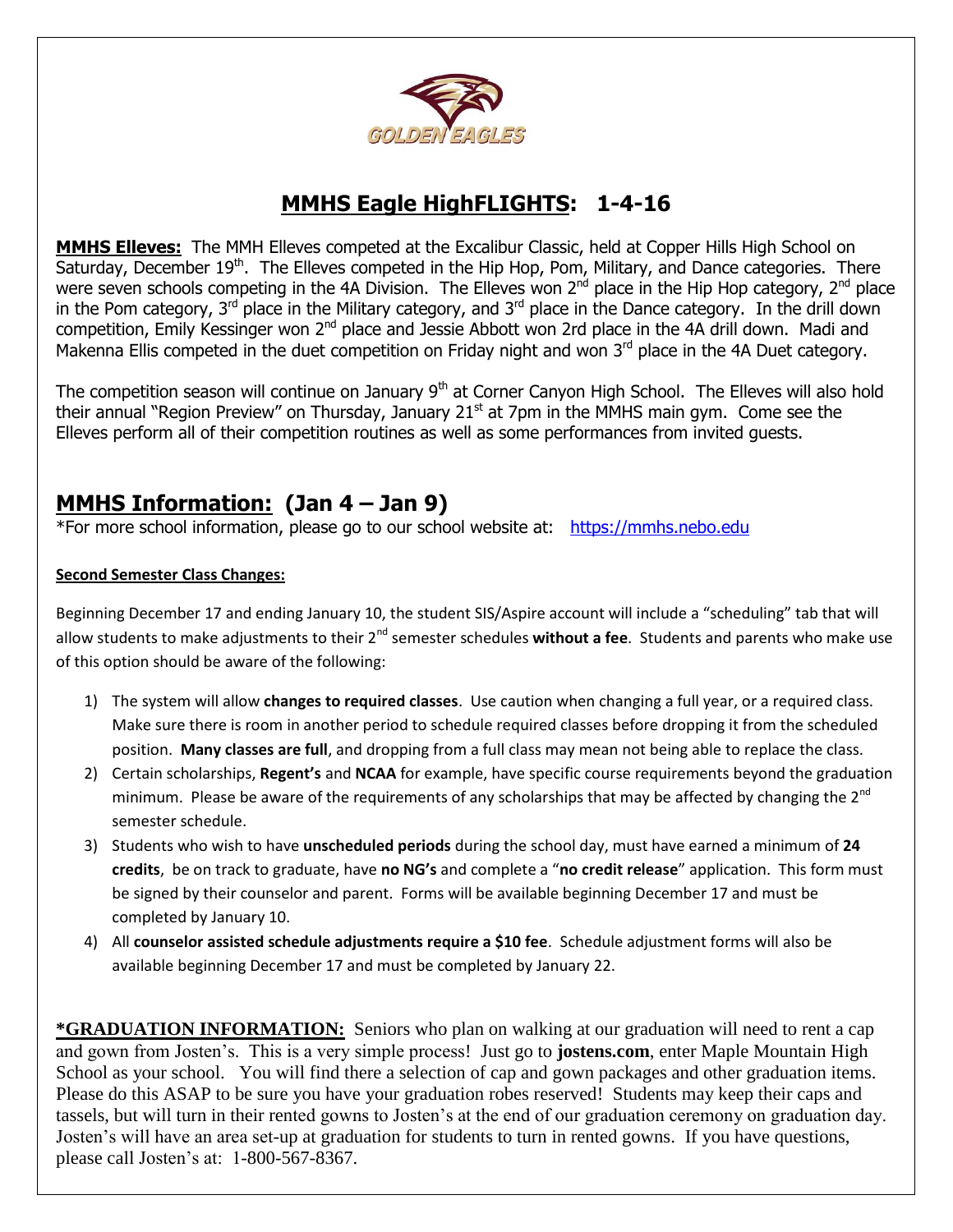**\*Social Dance:** The annual Social Dance Parent Night will be on Wednesday, January 6 at 7 p.m. in the MMHS auditorium. Come see performances by all of the Social Dance and Dance 1 classes. Admission is free.

**\*MMHS Softball:** Those interested in playing softball this spring there will be a ten minute meeting right after school Today in Coach Reese's Classroom, E203! Be there! If you can not come then make sure you get the information for Coach Reese!

**\*PE Make-ups:** PE Make-ups will be held before school at 7 to 7:45 am and after school 2:30 to 3pm going until January 14th! One half hour makes up one excused absence. You can make up 5 excused absences! Change down, Sign in, Ride in the Spin Room! If you have any questions, talk to Coach Reese or Coach Elton.

**\*MMHS Art Show:** All MMHS students who want to be a part of this year's school art show, you may submit up to two artworks to Mr. Jones, Mr. Gillespie, or Mr. Lewis by this Friday, January 8th. Entries could include drawings, paintings, sculptures, photographs, collages, ceramic works, installations, videos, or any other mixed media work. Any entry must be submitted ready to hang or exhibit. We will show all the entries in the hallway above the auditorium next week, and we will select fifteen entries to go on to represent our school at the All-State High School Visual Arts show at the Springville Museum of Art next month. If you have any questions, please see Mr. Jones, Mr. Gillespie, or Mr. Lewis. The deadline for submissions again is this Friday, Jan. 8th.

**\*MMHS Track & Field:** Students interested in being a part of the track & field team, we will be holding a brief information meeting on Monday the 4th right after school in Coach Wyatt's classroom (C-108)We will be discussing the Indoor track & field season. Indoor track will start January 5th at 3:00pm in the athletic commons. This is also a great way to get into or stay in shape for the spring sports. Everyone is welcomed to come and join. Any question please contact Coach Wyatt or Coach Andrus.

**\*PTA Corner:** Happy New Year everyone! We are excited to begin this year with many happenings in which the ptsa is proud to be a part of. Mr. Gillespie and his students will be putting on a school wide art show on January 12. We will host our annual val-o-grams in February as well as Battle of the Bands and the Foreign Film Festival in March. Want to be a part of the action? Come to our board meeting on January 19, at 9am. We will be meeting in the counseling center's board room. We would love to see you there and we need your input. For more info go to: <https://sites.google.com/site/ptsamaplemountain> Thank you all, you have amazing children. Have a great 2016!

#### **Jan 4 – Jan 9**

\*Jan 4 No calendar items

\*Jan 5 Wrestling All-star Dual @ UVU Boys' Basketball vs Juan Diego @ MMHS (This is an endowment game—entry fee is \$4.00 per person, even for MMHS students.)

#### \*Jan 6

**MEGA DETENTION**: 2-5pm in Room C-207 (Students need to pre-pay \$5 in the finance office prior to this date, and will receive 5 hours of detention credit for serving 3 hours of detention. Students are required to stay the full 3 hours to receive any detention credit.) Social Dance Parent Night @ 7pm in auditorium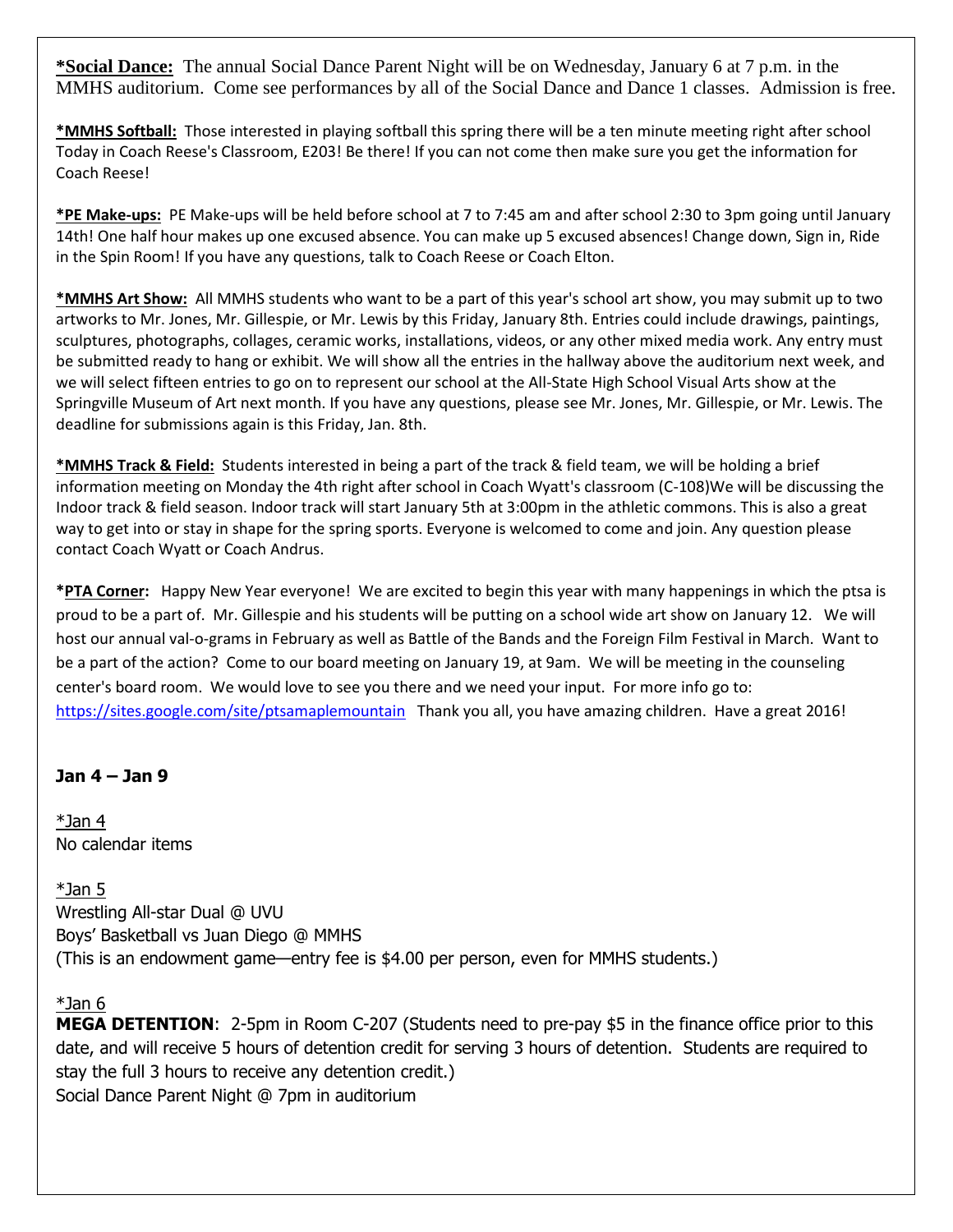### \*Jan 7

Girls' Basketball @ Uintah Captain's Academy Institute @ DO Board Room Wrestling vs SHS @ MMHS Drivers' Ed Parent Mtg @ 6:30pm in auditorium

## $*$ Jan 8

Wrestling Uintah Tournament of Champions (Varsity) @ UCCU (Jan 8 & 9) Wrestling Tooele Tournament (JV & Extras) @ Tooele (Jan 8 & 9) Boys' Basketball @ Uintah

\*Jan 9 Wrestling Uintah Tournament of Champions (Varsity) & UCCU Wrestling Tooele Tournament (JV & Extras) @ Tooele Drill Team Competition @ Corner Canyon HS Girls' Basketball vs SFHS @ MMHS

### **Jan 11 – Jan 16**

 $*$ Jan 11 No calendar items

 $*$ Jan 12 Girls' & Boys' Basketball @ SHHS Visual Arts Show (In front of auditorium entrance & dance room commons) – Mr. Jones -- 6:30-8:30pm

### $*$ Jan 13

**MEGA DETENTION**: 2-5pm in Room C-207 (Students need to pre-pay \$5 in the finance office prior to this date, and will receive 5 hours of detention credit for serving 3 hours of detention. Students are required to stay the full 3 hours to receive any detention credit.)

 $*$ Jan 14 LAST DAY OF 2<sup>nd</sup> TFRM Utah Theatre Assoc Conference @ UofU (Jan 14 – Jan 16) Wrestling @ SHHS

### \*Jan 15 **NO SCHOOL -- Teacher Development Day**

Utah Theatre Assoc Conference @ UofU UMEA Instrumental All-State @ Abravanel Hall (Jan 15 & 16) Girls' & Boys' Basketball vs PHS Wrestling Rockwell Rumble @ UVU & Wrestling Provo Bark Tournament @ Mountainview HS

 $*$ Jan 16

Utah Theatre Assoc Conf @ UofU UMEA Instrumental All-State @ Abravanel Hall Wrestling Rockwell Rumble @ UVU & Wrestling Provo Bark Tournament @ Mountainview HS